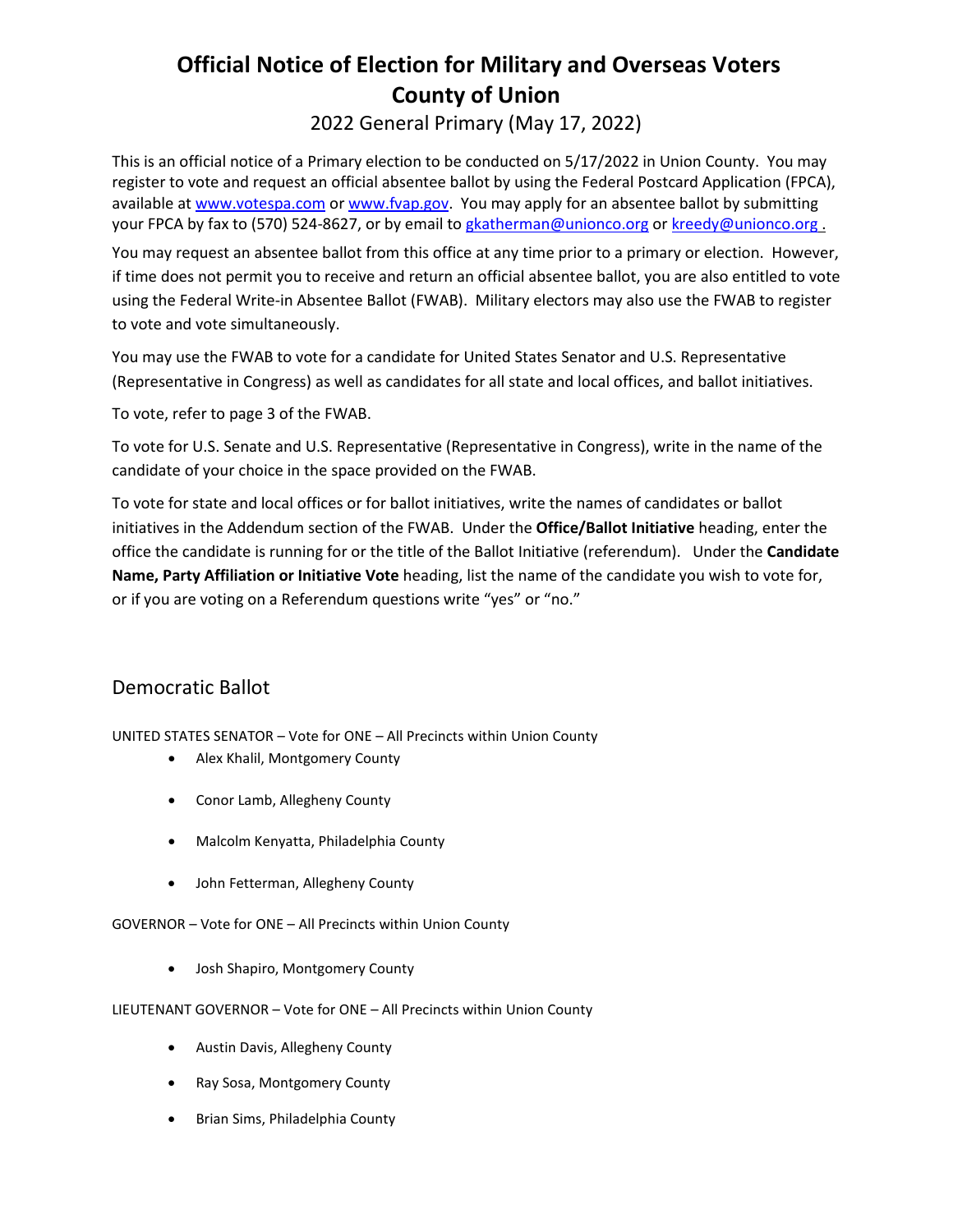REPRESENTATIVE IN CONGRESS 15TH DISTRICT -Vote for ONE - All Precincts within Union County

• No candidates

REPRESENTATIVE IN THE 76<sup>TH</sup> DISTRICT GENERAL ASSEMBLY - Vote for ONE - The Townships of Buffalo, West Buffalo, Hartley, Kelly, Lewis, Limestone, and the Boroughs of Hartleton, Lewisburg, Mifflinburg, New Berlin.

- Elijah Probst, Clinton County
- Denise Maris, Clinton County

REPRESENTATIVE IN THE 83rd DISTRICT GENERAL ASSEMBLY– Vote for ONE –Townships of Gregg and White Deer

• No candidates

REPRESENTATIVE IN THE 85<sup>TH</sup> DISTRICT GENERAL ASSEMBLY - Vote for ONE - The Townships of East Buffalo and Union.

• No Candidates

MEMBER OF DEMOCRATIC STATE COMMITTEE – Vote for ONE – All Precincts within Union County

• Rick Thomas, East Buffalo Township

MEMBER OF DEMOCRATIC COUNTY COMMITTEE – Vote for not more than TWO in the precinct where you are registered to vote.

- **BUFFALO TOWNSHIP**
	- o Buffalo 1 John Mitchell
	- o Buffalo 2 No candidates
- **EAST BUFFALO TOWNSHIP**
	- o East Buffalo 1
		- **Lana Kay Snyder**
		- Rick Thomas
	- o East Buffalo 2
		- **Joan Moreau**
		- **EXA** Zachary Scherr
	- o East Buffalo 3
		- **Kristy Dax**
	- o East Buffalo 4 No candidates

# • **WEST BUFFALO TOWNSHIP**

- o No candidates
- **GREGG TOWNSHIP**
	- o No candidates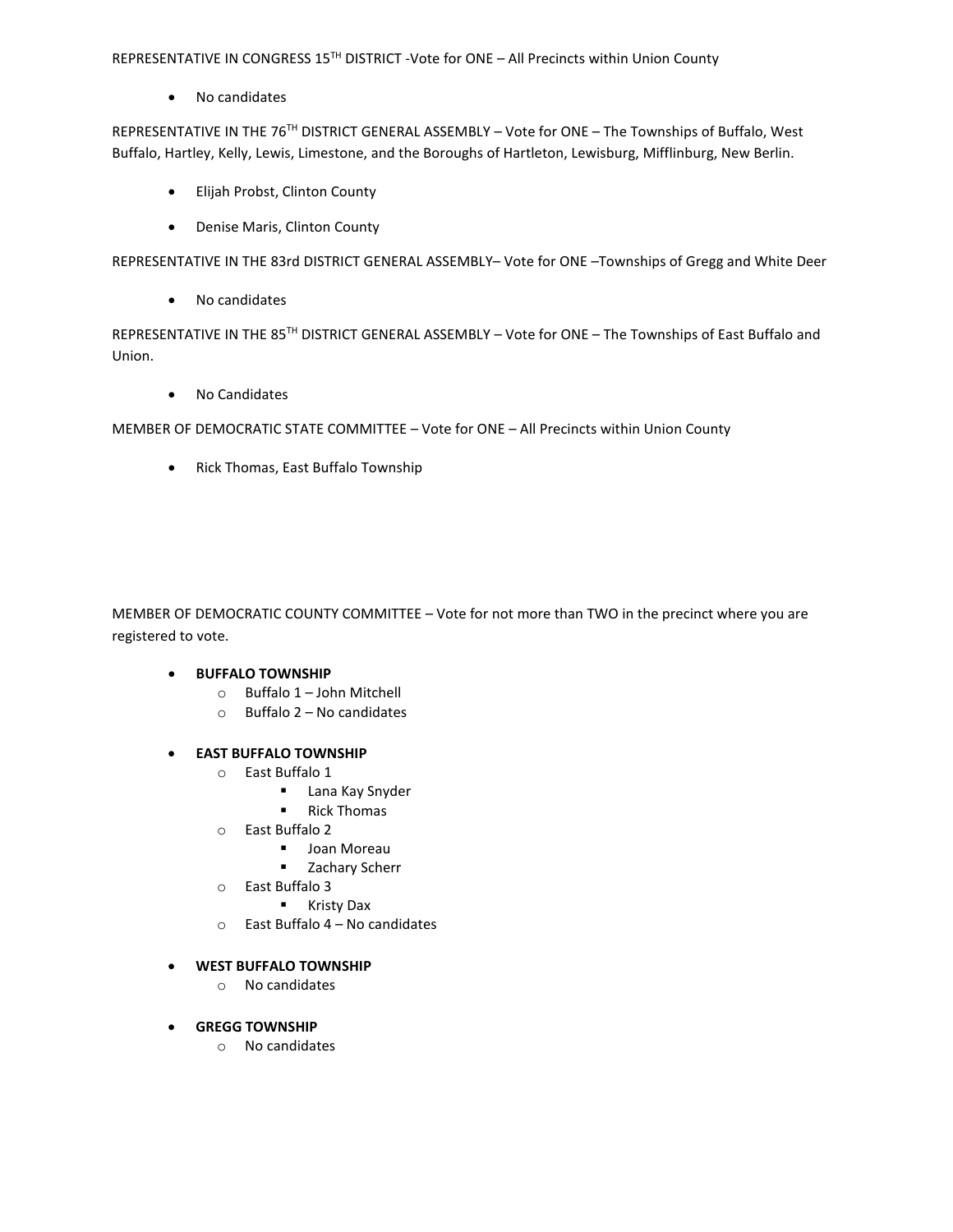#### • **HARTLEY TOWNSHIP**

o Cindy Potoeski

#### • **KELLY TOWNSHIP**

- o Kelly 1
	- **EXECUTE:** Kenneth Landis
- o Kelly 2 No candidates

#### • **LEWIS TOWNSHIP**

o No candidates

# • **LIMESTONE TOWNSHIP**

- o Gary Kendall
- o Rolanda L. Ritzman

# • **UNION TOWNSHIP – (includes voters in Union and Union Independent)**

- o Shari R. Jacobson
- o David M. Jacobson

#### • **WHITE DEER TOWNSHIP**

- o White Deer 1
	- No candidates
- o White Deer 2
	- **No candidates**
- o White Deer 3
	- **No candidates**
- o White Deer 4
	- No candidates

#### • **HARTLETON BOROUGH**

o No candidates

## • **LEWISBURG BOROUGH**

- o Lewisburg 1
	- **No Candidates**
- o Lewisburg 2
	- **No candidates**
- o Lewisburg 3
	- **Julianna C. Cooper**
- o Lewisburg 4
	- **No candidates**

#### • **MIFFLINBURG BOROUGH**

- o Mifflinburg East
	- **B** Ashley C. Shay
	- **P** Drew Faust
- o Mifflinburg West No candidates

# • **NEW BERLIN BOROUGH**

o John Showers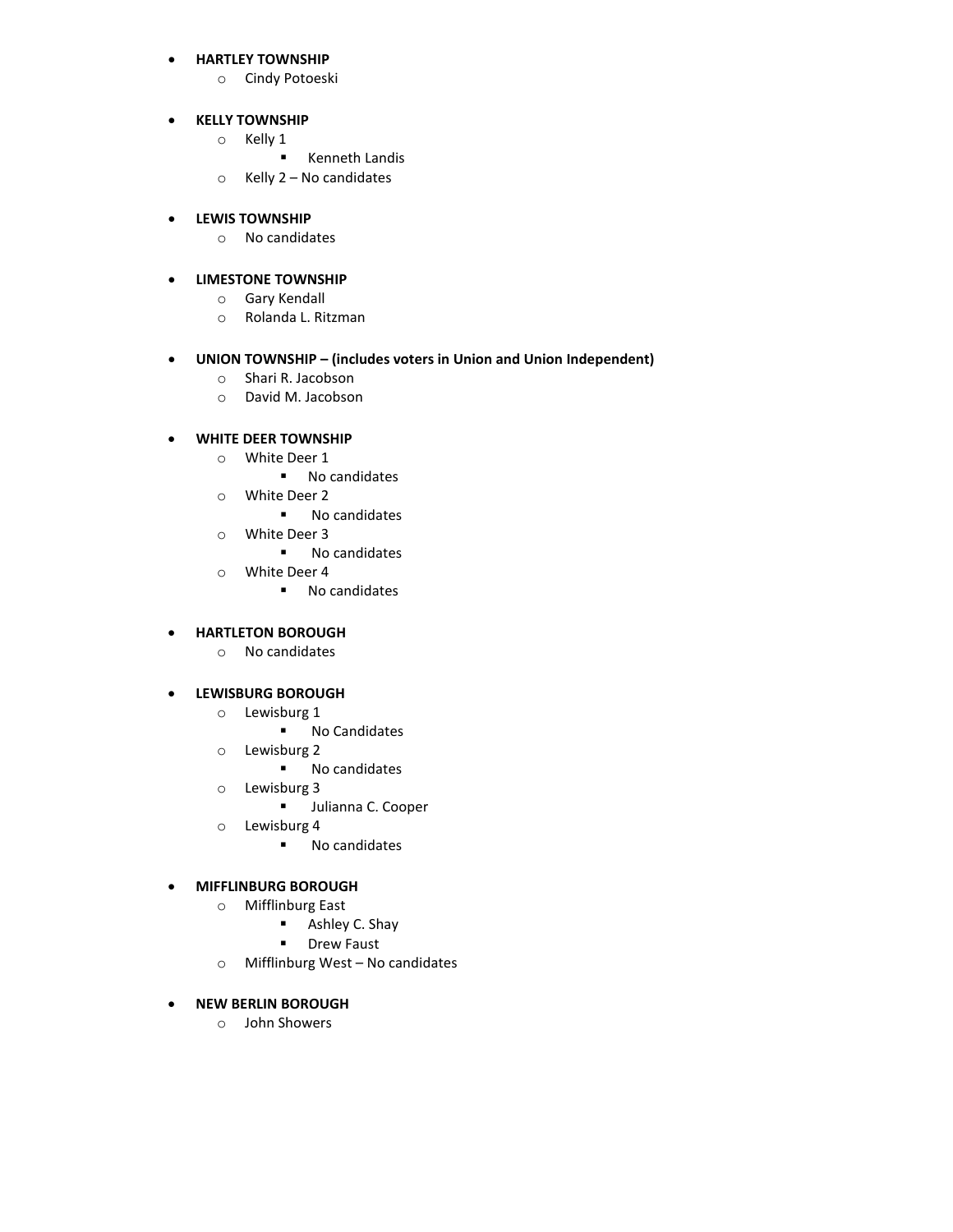UNITED STATES SENATOR – Vote for ONE – All Precincts within Union County

- Kathy Barnette, Montgomery County
- Mehmet Oz, Montgomery County
- George Bochetto, Philadelphia County
- Jeff Bartos, Montgomery County
- Dave McCormick, Allegheny County
- Sean Gale, Montgomery County
- Carla Sands, Cumberland County

GOVERNOR – Vote for ONE – All Precincts within Union County

- Lou Barletta, Luzerne County
- Douglas V. Mastriano, Franklin County
- Nche Zama, Northampton County
- Dave White, Delaware County
- Melissa Hart, Allegheny County
- Bill McSwain, Chester County
- Charlie Gerow, Cumberland County
- Joe Gale, Montgomery County
- Jake Corman, Centre County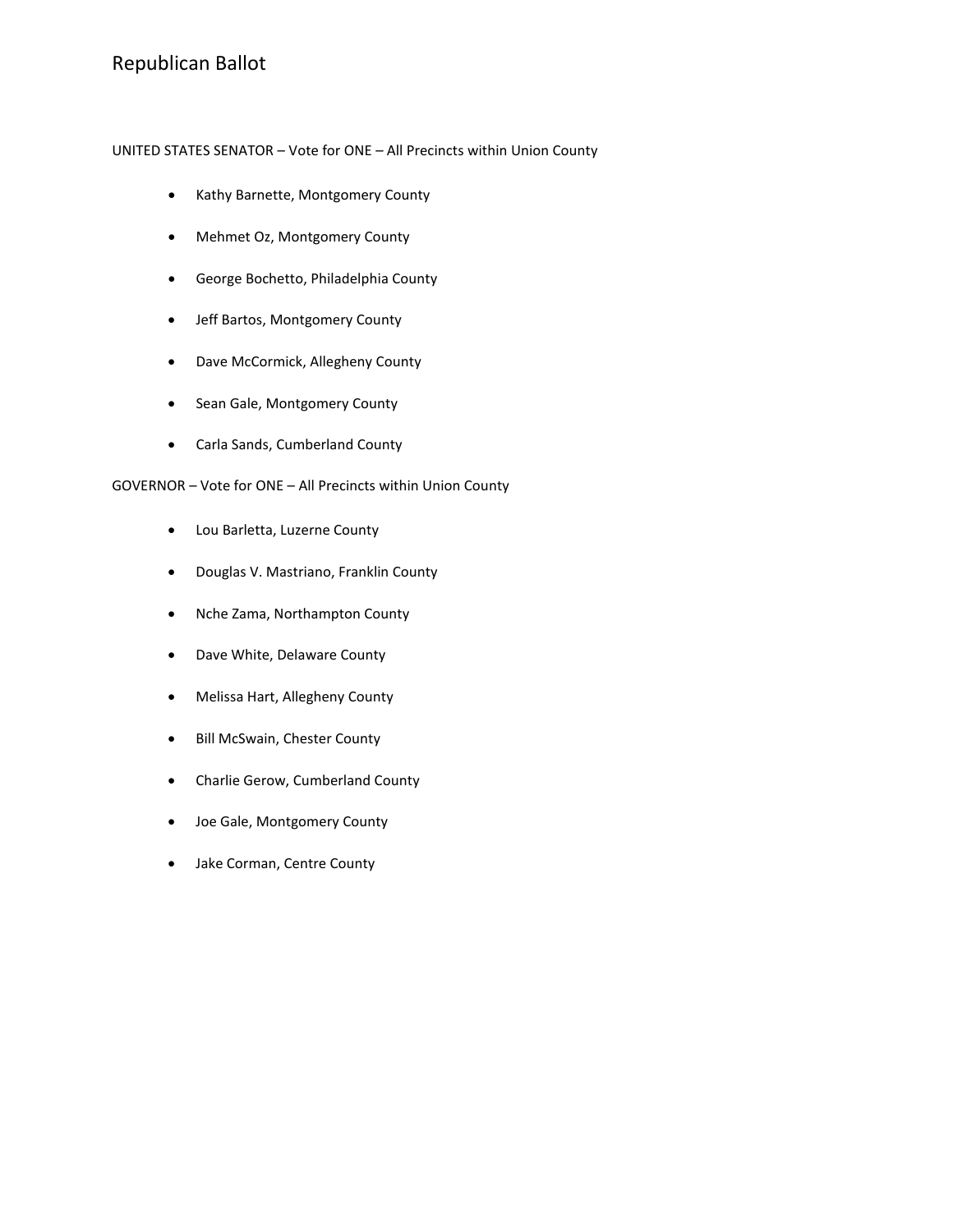#### LIEUTENANT GOVERNOR – Vote for ONE – All Precincts within Union County

- Clarice Schillinger, Montgomery County
- James Earl Jones, Montgomery County
- Rick Saccone, Allegheny County
- John Brown, Northampton County
- Chris Frye, Lawrence County
- Jeff Coleman, Cumberland County
- Russ Diamond, Lebanon County
- Carrie Lewis Delrosso, Allegheny County
- Teddy Daniels, Wayne County

REPRESENTATIVE IN CONGRESS 15<sup>TH</sup> DISTRICT - Vote for ONE - All Precincts within Union County

• Glenn GT Thompson, Centre County

REPRESENTATIVE IN THE GENERAL ASSEMBLY 76<sup>TH</sup> DISTRICT - Vote for ONE - The Townships of Buffalo, West Buffalo, Hartley, Kelly, Lewis, Limestone, and Boroughs of Hartleton, Mifflinburg, Lewisburg, New Berlin.

• Stephanie Borowicz, Clinton County

REPRESENTATIVE IN THE GENERAL ASSEMBLY 83<sup>RD</sup> DISTRICT – Vote for ONE – Townships of Gregg and White Deer.

- Ann Kaufman, Lycoming County
- Jamie Flick, Lycoming County

REPRESENTATIVE IN THE GENERAL ASSEMBLY 85<sup>TH</sup> DISTRICT - Vote for ONE - The Townships of East Buffalo and Union.

• David H. Rowe, Union County

MEMBER OF REPUBLICAN STATE COMMITTEE – Vote for ONE – All Precincts within Union County

• John V. Rowe, East Buffalo Township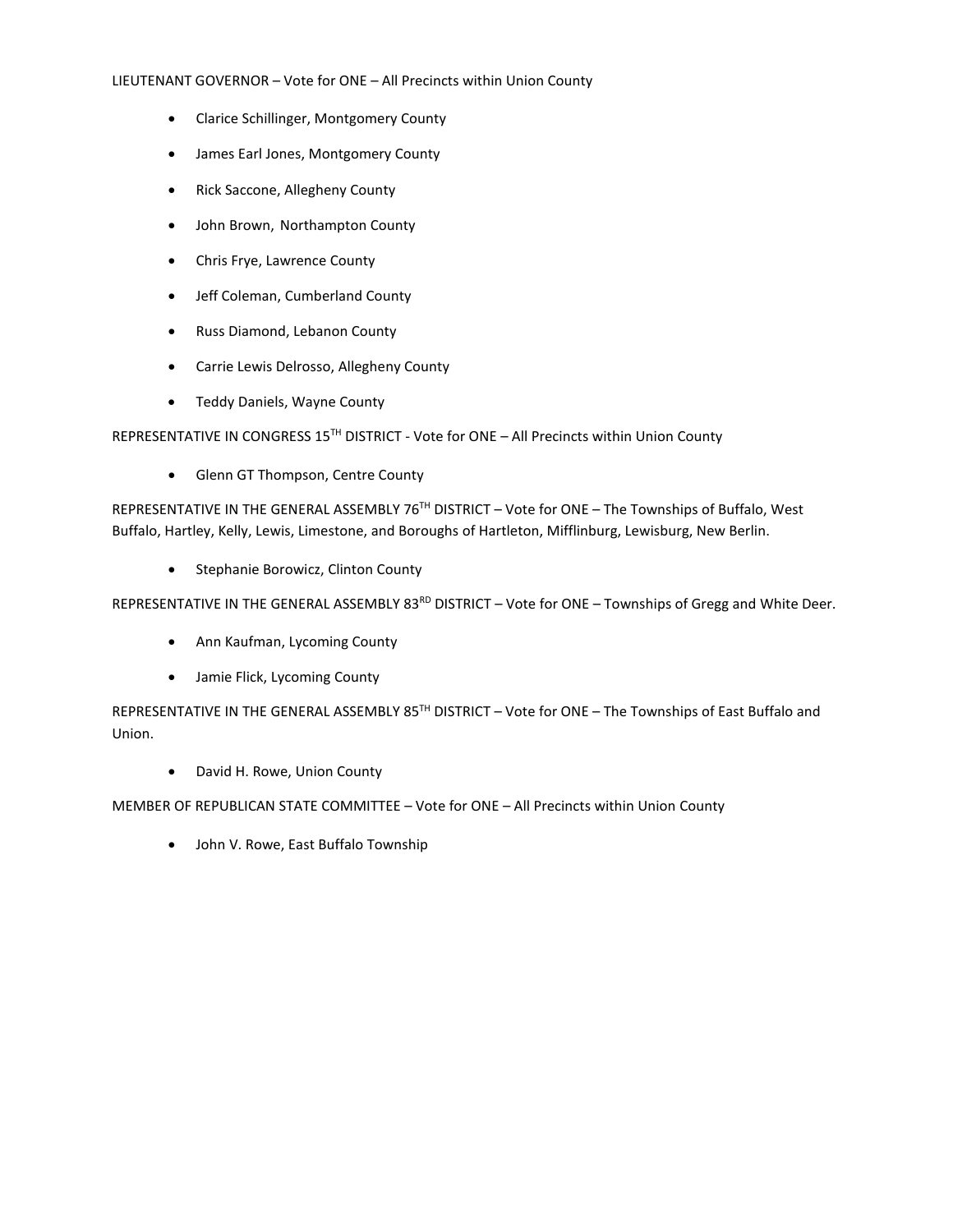MEMBER OF REPUBLICAN COUNTY COMMITTEE – Vote for not more than TWO in the precinct where you are registered to vote.

#### • **BUFFALO TOWNSHIP**

- $\circ$  Buffalo 1 No candidates
- o Buffalo 2 Robert C. Blankenship

#### • **EAST BUFFALO TOWNSHIP**

- $\circ$  East Buffalo 1 No candidates
- o East Buffalo 2 Daniel F. Clark
- o East Buffalo 3
	- David H. Rowe
	- **John V. Rowe**
- o East Buffalo 4 Mike Glazer

#### • **WEST BUFFALO TOWNSHIP**

- o Matt Reber
- o Jeff Reber

#### • **GREGG TOWNSHIP**

o No candidates

#### • **HARTLEY TOWNSHIP**

- o Pamela Hackenburg
- o Kenny Shirk

# • **KELLY TOWNSHIP**

- $\circ$  Kelly 1 No candidates
- o Kelly 2 No candidates

#### • **LEWIS TOWNSHIP**

o No candidates

#### • **LIMESTONE TOWNSHIP**

- o No candidates
- **UNION TOWNSHIP – (includes Union Independent voters)**
	- o Billy Allred

#### • **WHITE DEER TOWNSHIP**

- o White Deer 1
	- No candidates
- o White Deer 2
	- **No Candidates**
- o White Deer 3
	- **•** Jeff Thompson
- o White Deer 4
	- Ronald E. Conner
	- **E. Carolyn E. Conner**
- **HARTLETON BOROUGH**
	- o No candidates